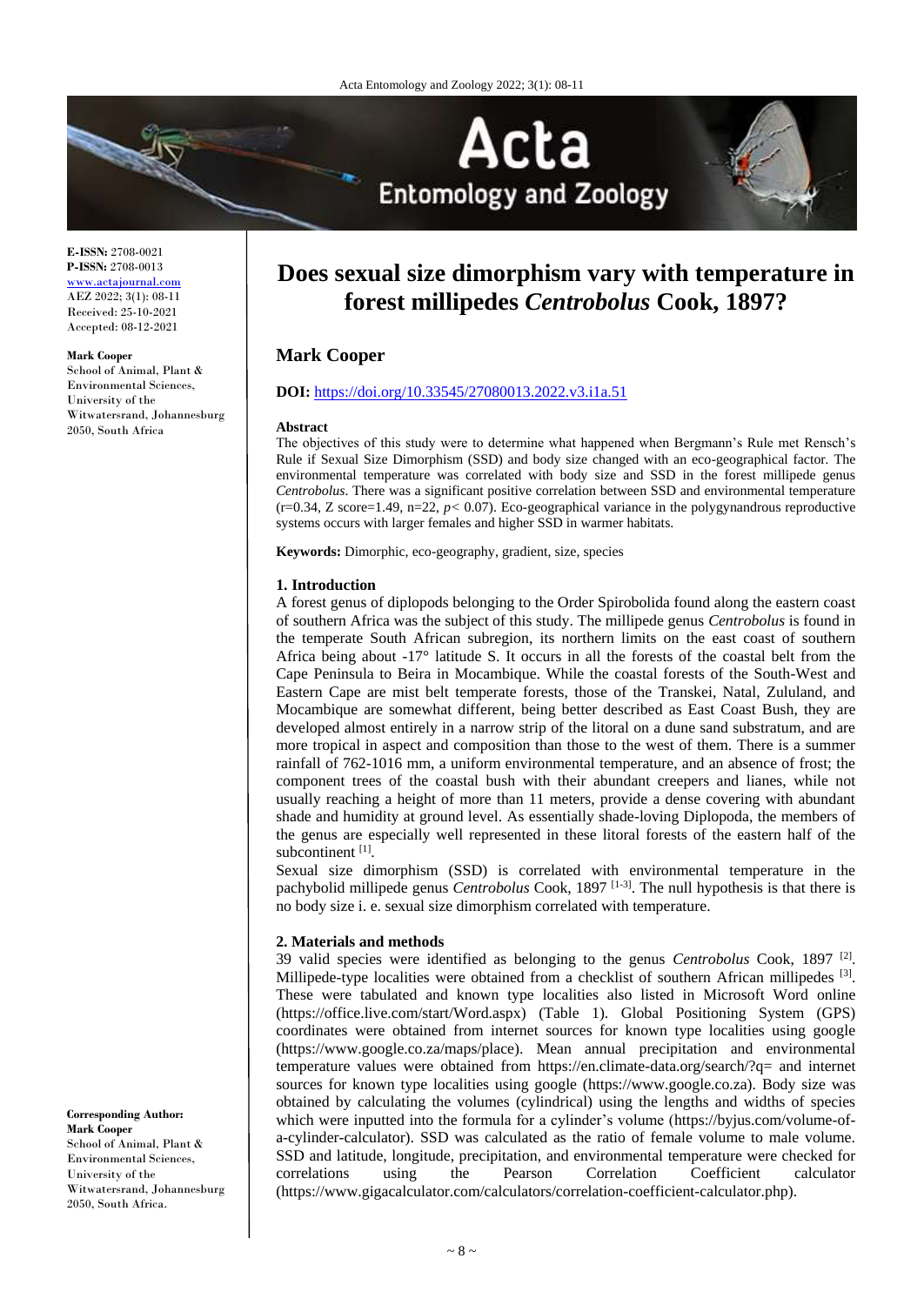## **3. Results**

There was a significant positive correlation between SSD and environmental temperature (Fig. 1: r= 0.33842758, Z score=1.49161177, n=22, p=0.06790051). There was no difference between the correlation coefficients of SSD with precipitation and SSD with environmental temperature (z=- 0.1782, p=0.8586), SSD with latitude and SSD with longitude  $(z=0.2383, n=22, 22, p=0.8117)$ , SSD with precipitation and SSD with latitude (z=0.7919, p=0.4284), SSD with precipitation and SSD with longitude  $(z=1.0302,$ 

p=0.3029), SSD with environmental temperature and SSD with latitude  $(z=0.3589, p=0.7197)$ , or SSD with environmental temperature and SSD with longitude (z=0.1206, p=0.9040). Environmental temperature  $(z=0.1206, p=0.9040)$ . Environmental correlated with latitude (Fig. 2: r=0.36420866, Z score=1.66392111, n=22, p= 0.04806408) and longitude (Fig. 3: r=0.52217735, Z score= 2.52523527, n=22, p=0.00578106). Environmental temperature was normally distributed  $(D=0.24691, n=22, p=0.11466)$ . SSD was normally distributed (D=0.15168, n=22, p=0.63788).

**Table 1:** Species in the millipede genus *Centrobolus* Cook, 1897, with SSD, type or collected localities GPS latitude and longitude points, temperature, and precipitation.

| <b>Species</b>             | <b>SSD</b> | Location                   | Latitude (°S) | Longitude (°E) | Temp. (°C) | Precipitation (mm) |
|----------------------------|------------|----------------------------|---------------|----------------|------------|--------------------|
| C. albitarsis              | 2.89       | Lochiel                    | $-26.150174$  | 30.786         | 15.9       | 919                |
| C. angelicus               |            | Makhanda                   | $-33.318134$  |                |            |                    |
| C. anulatus                | 1.19       | Umhlanga Rocks             | -29.746190    | 31.084         | 20.4       | 893                |
| C. atrophus                |            | Signal Hill                | -33.917273    |                |            |                    |
| C. bifidus                 |            | Nkhandla                   | -28.728019    |                |            |                    |
| C. coriaceus               |            | caffraria                  |               |                |            |                    |
| $\overline{C}$ . decoratus | 0.63       | <b>Ngome Forest</b>        | $-27.840258$  | 31.400         | 16.6       | 962                |
| C. digrammus               | 1.01       | Hout bay                   | -34.047685    | 18.357         | 16.4       | 498                |
| C. dubius                  | 1.35       | Gans bay                   | -34.584895    | 19.350         | 16.9       | 408                |
| C. formosus                |            | caffraria                  |               |                |            |                    |
| C. fulgidus                | 1.65       | Richards Bay               | $-28.778417$  | 32.049         | 21.9       | 944                |
| C. immaculuatus            | 2.72       | Gorongosa                  | $-18.686597$  | 34.394         | 22.8       | 1266               |
| C. inscriptus              | 1.21       | Scottburgh                 | $-30.280460$  | 30.754         | 19.5       | 1015               |
| C. inyanganus              | 1.44       | Inyanga village            | -29.707964    | 30.666         | 16.6       | 893                |
| C. lawrencei               | 1.57       | Pietermaritzburg           | $-29.630118$  | 30.393         | 16.7       | 966                |
| $\overline{C}$ . litoralis |            | Algoa Bay                  | -33.967135    |                |            |                    |
| C. luctuosus               |            | Inhambambane               | -23.900071    |                |            |                    |
| C. lugubris                | 2.18       | Glenconnor                 | -33.932215    | 25.173         | 17.0       | 497                |
| C. miniatomaculatus        |            | Tsitsikamma                | -32.220918    |                |            |                    |
| C. pococki                 |            | Cape Peninsula             | $-34.244295$  |                |            |                    |
| C. promontorius            | 0.69       | Little Lions Head          | $-34.016370$  | 18.348         | 16.4       | 621                |
| C. pusillus                | 2.08       | Qolora River mouth         | -32.571689    | 28.433         | 19.5       | 1050               |
| C. richardii               | 0.95       | Richards Bay               | -28.778417    | 32.078         | 21.9       | 944                |
| C. ruber                   | 1.62       | Port Shepstone             | $-30.715740$  | 30.456         | 20.1       | 945                |
| C. rubricollis             |            | Karkloof waterfall         | -29.399869    |                |            |                    |
| C. rugulosus               | 1.97       | Hluhluwe                   | $-28.024622$  | 31.952         | 22.0       | 837                |
| C. sagatinus               | 1.27       | Between Uitenhage and Addo | -33.636710    | 25.396         | 18.6       | 497                |
| C. sanguineomarginatus     |            | Bain's Kloof               | -33.613179    |                |            |                    |
| C. sanguinipes             |            | Qolora River mouth         | -32.571689    |                |            |                    |
| C. saussurii               |            | caffraria                  |               |                |            |                    |
| C. silvanus                | 1.13       | Kentani                    | -32.506398    | 28.317         | 19.0       | 956                |
| C. splendidus              |            | Masiene near Chai Chai     | $-25.615527$  |                |            |                    |
| C. strigosus               |            | caffraria                  |               |                |            |                    |
| C. striolatus              |            | Port St Johns              | $-31.633372$  |                |            |                    |
| C. titanophilus            | 1.15       | DeHoop vlei                | -34.414179    | 20.383         | 17.0       | 401                |
| C. transvaalicus           | 1.26       | Mariepskop                 | $-24.539147$  | 30.867         | 17.0       | 1200               |
| C. tricolor                | 1.10       | Champaigne Castle          | -29.093869    | 29.418         | 15.0       | 265                |
| C. validus                 |            | Haroni River               | -19.817644    |                |            |                    |
| C. vastus                  | 1.81       | Port St Johns              | $-31.633371$  | 30.451         | 19.7       | 1089               |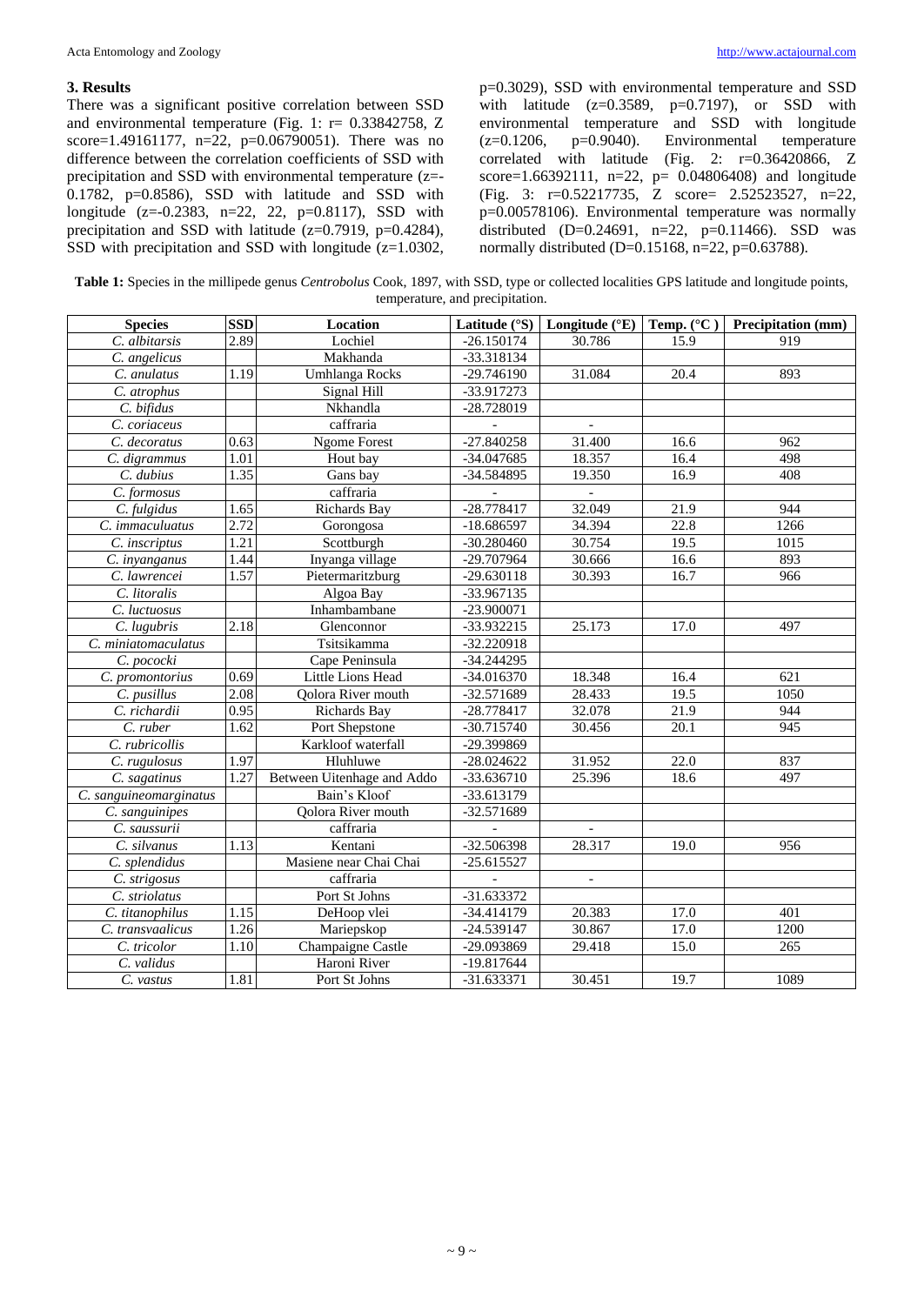

**Fig 1:** Relationship between Sexual Size Dimorphism (y-axis) and environmental temperature (x-axis: °C) in *Centrobolus* Cook, 1897<sup>[2]</sup>.



**Fig 2:** Relationship between environmental temperature (y: °C) and latitude (x: °South) in *Centrobolus* Cook, 1897<sup>[2]</sup>.